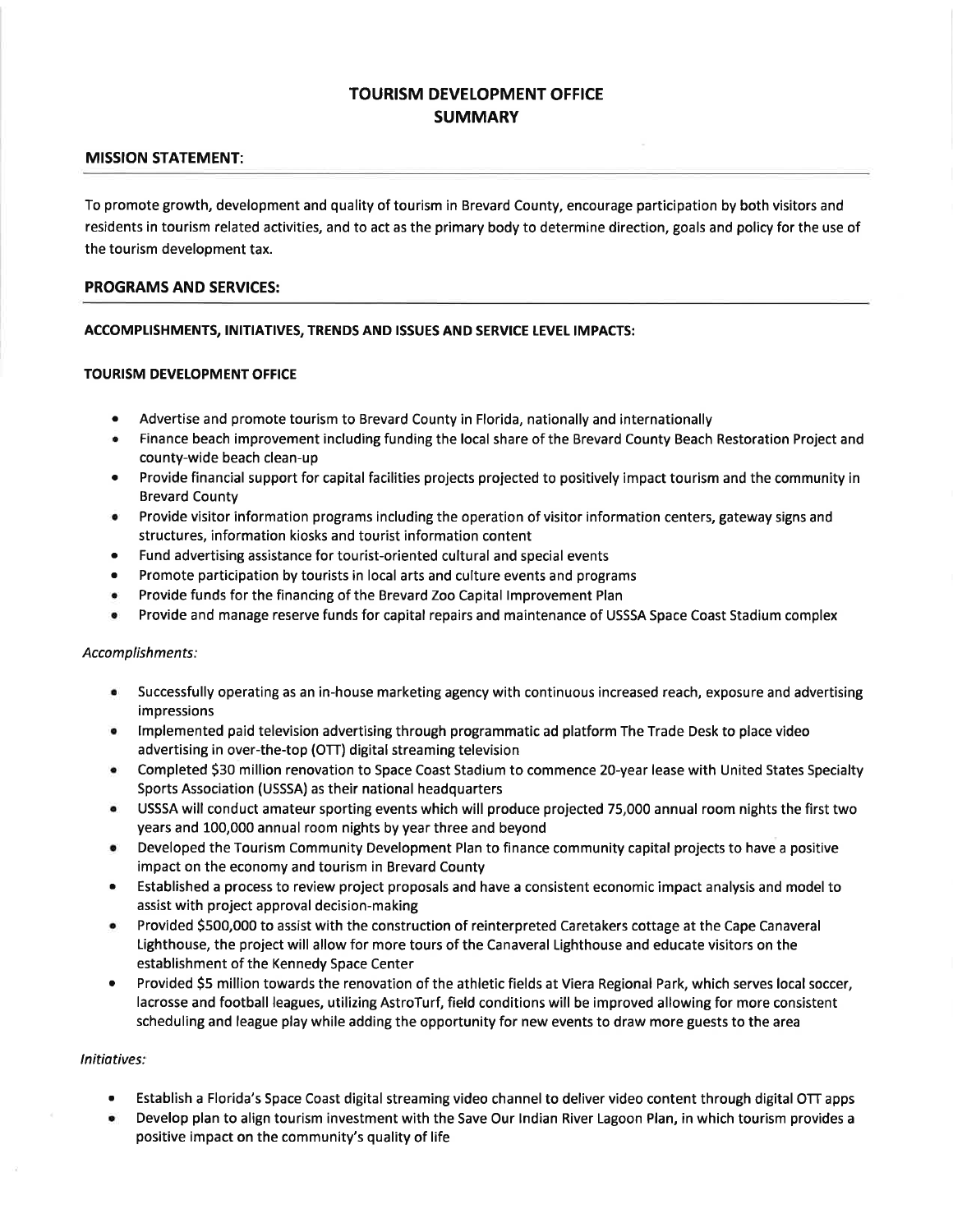### TOURISM DEVELOPMENT OFFICE **SUMMARY**

- Continue Tourism Community Development Plan to financially support community capital projects vetted to positively impact the economy and tourism in Brevard County a
- Developing, designing and implementing the Gateway Digital Visitors lnformation Network, county-wide kiosks, and destination signage structures and promotionally designed highway sound walls to create a compelling visitor experience through audio, visual and interactive experiences throughout the county a
- Develop Visitor lnformation presence at terminals in Port Canaveral to better support Port-of-Call and Home Port shore excursions a
- Through public speaking engagements and promotions, educate the community on the local, state and national benefits of tourism including the economic impact, creation of jobs and improvement of quality of life

Trends ond lssues:

- Tourism development tax revenue collections have continued to climb throughout fiscal year 2OL7-I8 and are expected to continue to trend upwards through fiscal year 2018-19 a
- New hotel development is chasing the increased demand for hotel lodging and will provide a boost to tourist development tax revenue a
- The expansion of cruise ship terminals and new ships at Port Canaveral have a significant impact, resulting in increased hotel room nights for pre and post cruises, as well as, increased day visitors from the port of calls a
- New attractions opening at the major theme parks in Central Florida provide more opportunities to market to and reach a larger audience traveling to experience theme parks in Orlando a
- The continued expansion of commercial space launches from Cape Canaveral and Kennedy Space Center, as well as, new business and business relocations provide opportunities for more meetings and conventions in the area a

Seruice Level lmpacts:

N/A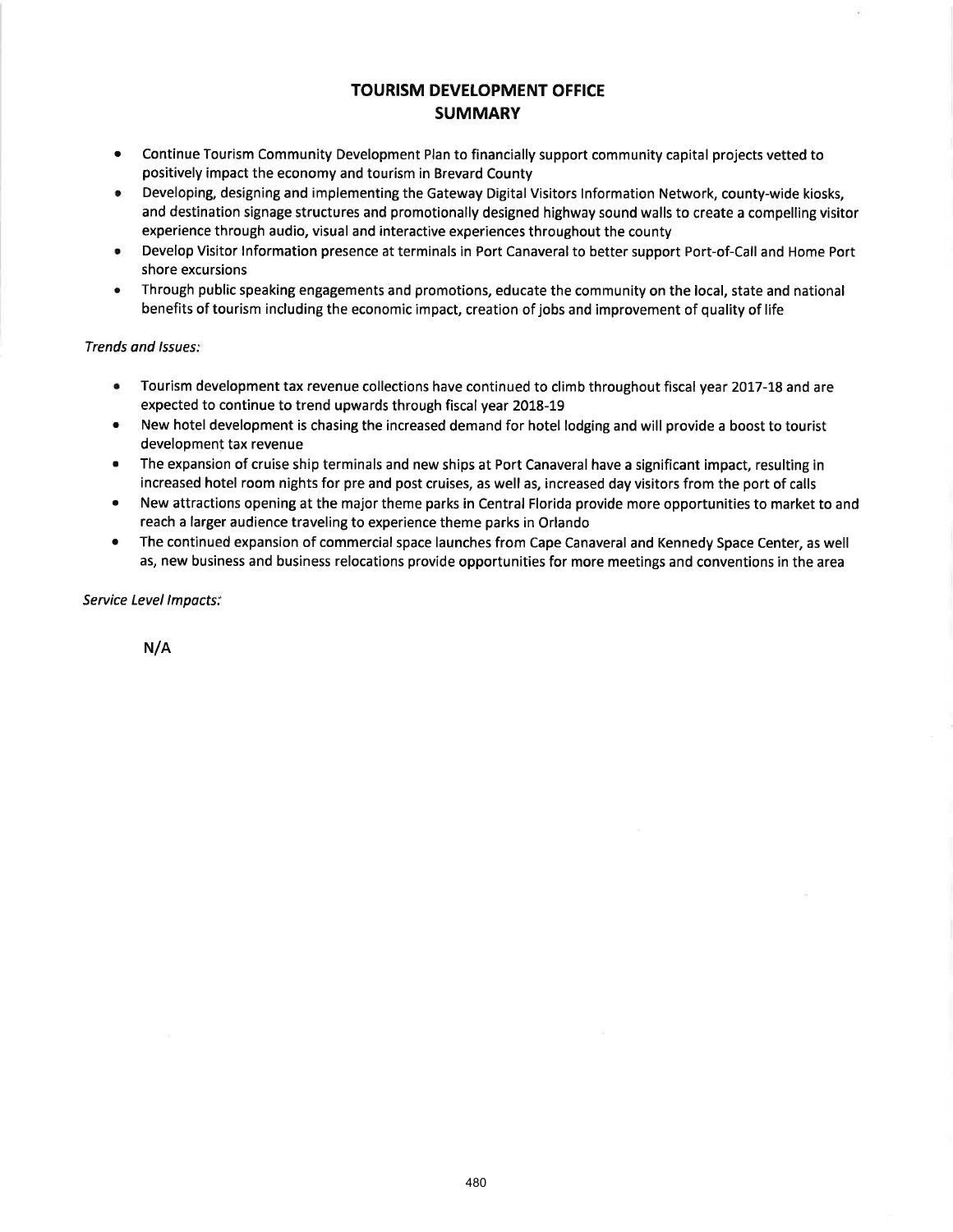#### TOURISM DEVELOPMENT OFFICE: SUMMARY

#### PROGRAM REVENUES AND EXPENDITURES

|                                  |               | <b>Final</b>   | <b>Adopted</b> |                   |              |
|----------------------------------|---------------|----------------|----------------|-------------------|--------------|
|                                  | <b>Actual</b> | <b>Budget</b>  | <b>Budget</b>  |                   | %            |
|                                  | FY2016-2017   | FY2017-2018    | FY2018-2019    | <b>Difference</b> | (Inc)/Dec    |
|                                  |               |                |                |                   |              |
| <b>REVENUES:</b>                 |               |                |                |                   |              |
| Taxes                            | \$13,601,701  | \$15,452,037   | \$16,866,108   | \$1,414,071       | 9.15%        |
| Permits, Fees & Spec. Assess.    | \$0           | \$0            | \$0            | \$0               | 0.00%        |
| Intergovernmental                | \$2,726,064   | \$5,890,371    | \$10,435,820   | \$4,545,449       | 77.17%       |
| <b>Charges for Services</b>      | \$0           | \$0            | \$0            | \$0               | 0.00%        |
| <b>Fines and Forfeits</b>        | \$0           | \$0            | \$0            | \$0               | 0.00%        |
| Miscellaneous                    | \$226,443     | \$370,011      | \$434,924      | \$64,913          | 17.54%       |
| <b>Statutory Reduction</b>       | \$0           | (51,088,253)   | (\$1,386,842)  | (5298,589)        | 27.44%       |
| <b>Operating Revenues</b>        | \$16,554,208  | \$20,624,166   | \$26,350,010   | \$5,725,844       | 27.76%       |
| Balance Forward                  | \$26,049,371  | \$20,148,141   | \$15,887,363   | (54, 260, 778)    | (21.15%)     |
| Transfers - General Revenue      | \$0           | \$0            | \$0            | \$0               | 0.00%        |
| <b>Transfers - Other</b>         | \$0           | \$239,408      | \$567,884      | \$328,476         | 137.20%      |
| <b>Other Finance Source</b>      | \$0           | \$5,000,000    | \$0            | ( \$5,000,000]    | $(100.00\%)$ |
| <b>Non-Operating Revenues</b>    | \$26,049,371  | \$25,387,549   | \$16,455,247   | ( \$8,932,302)    | (35.18%)     |
| <b>TOTAL REVENUES</b>            | \$42,603,579  | \$46,011,715   | \$42,805,257   | ( \$3,206,458]    | (6.97%)      |
| <b>EXPENDITURES</b>              |               |                |                |                   |              |
| <b>Compensation and Benefits</b> | \$965,427     | \$1,004,345    | \$1,015,723    | \$11,378          | 1.13%        |
| <b>Operating Expenses</b>        | \$10,606,578  | \$24,153,876   | \$23,063,634   | (\$1,090,242]     | (4.51%)      |
| Capital Outlay                   | \$1,338       | \$155,000      | \$58,500       | ( \$96, 500]      | (62.26%)     |
| <b>Grants and Aid</b>            | \$427,927     | \$2,674,495    | \$3,381,589    | \$707,094         | 26.44%       |
| <b>Operating Expenditures</b>    | \$12,001,270  | \$27,987,716   | \$27,519,446   | (5468, 270)       | (1.67%)      |
| <b>CIP</b>                       | \$7,804,774   | \$14,686,535   | \$10,068,379   | (54,618,156)      | (31.44%)     |
| Debt Service                     | \$0           | \$239,408      | \$567,884      | \$328,476         | 137.20%      |
| Reserves-Operating               | \$0           | \$0            | \$0            | \$0               | 0.00%        |
| Reserves - Capital               | \$0           | \$4,626,367    | \$1,313,563    | ( \$3,312,804)    | (71.61%)     |
| Reserves - Restricted            | \$0           | ( \$2,489,700) | \$2,194,976    | \$4,684,676       | (188.16%)    |
| Transfers                        | \$525,904     | \$961,389      | \$1,141,009    | \$179,620         | 18.68%       |
| Non-Operating Expenditures       | \$8,330,678   | \$18,023,999   | \$15,285,811   | (52,738,188)      | (15.19%)     |
| <b>TOTAL EXPENDITURES</b>        | \$20,331,948  | \$46,011,715   | \$42,805,257   | ( \$3,206,458]    | (6.97%)      |
|                                  |               |                |                |                   |              |
| <b>PERSONNEL:</b>                |               |                |                |                   |              |
| <b>Full-time positions</b>       | 12.00         | 12.00          | 12.00          | 0.00              | 0.00%        |
| <b>Part-time Positions</b>       | 2.00          | 2.00           | 2.00           | 0.00              | 0.00%        |
| <b>Full-time Equivalent</b>      | 13.00         | 13.00          | 13.00          | 0.00              | 0.00%        |
| <b>Temporary FTE</b>             | 0.50          | 0.25           | 0.25           | 0.00              | 0.00%        |
| Seasonal FTE                     | 0.00          | 0.00           | 0.00           | 0.00              | 0.00%        |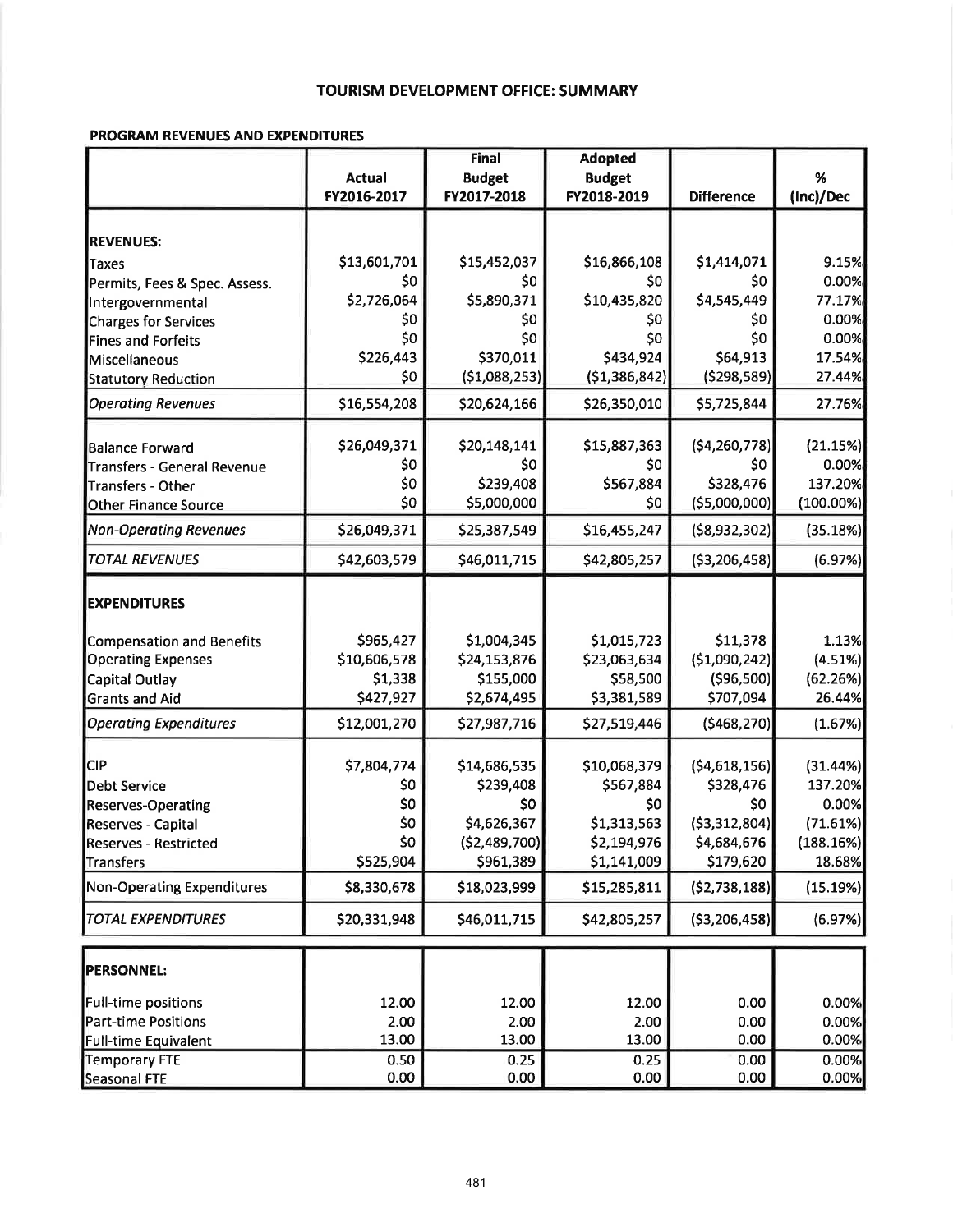#### TOURISM DEVELOPMENT OFFICE: BUDGET VARIANCES

| <b>REVENUES</b>               | <b>VARIANCE</b> |              | % VARIANCE EXPLANATION                                                                                                                                                                                                                                                                                                                                                                                                                                                                           |
|-------------------------------|-----------------|--------------|--------------------------------------------------------------------------------------------------------------------------------------------------------------------------------------------------------------------------------------------------------------------------------------------------------------------------------------------------------------------------------------------------------------------------------------------------------------------------------------------------|
| <b>Taxes</b>                  | \$1,414,071     | 9.15%        | Based on continuing upward trend in FY2017-18,<br>increased collection remittance from Vacation Rental<br>Host Platforms, and projected new revenue generated<br>from USSSA at the Space Coast Stadium                                                                                                                                                                                                                                                                                           |
| Permits, Fees & Spec. Assess. | \$0             | 0.00%        |                                                                                                                                                                                                                                                                                                                                                                                                                                                                                                  |
| Intergovernmental             | \$4,545,449     | 77.17%       | Based on projected State participation in Beach Grant<br>project activity per Natural Resources Management<br>Organization                                                                                                                                                                                                                                                                                                                                                                       |
| <b>Charges for Services</b>   | \$0             | 0.00%        |                                                                                                                                                                                                                                                                                                                                                                                                                                                                                                  |
| <b>Fines and Forfeits</b>     | \$0             | 0.00%        |                                                                                                                                                                                                                                                                                                                                                                                                                                                                                                  |
| Miscellaneous                 | \$64,913        | 17.54%       | Main increase due to budgeted revenues from USSSA's<br>contribution to the Stadium ARR Fund as required per<br>contract and budgeted participation from Florida<br>Sports Foundation for our now in-house Sports<br>Marketing program, interest revenue based on<br>continuing upward trend from Tourist Development<br>Tax and fund balances                                                                                                                                                    |
| <b>Statutory Reduction</b>    | (5298, 589)     | 27.44%       | Associated with change in Operating Revenue to<br>include annual payment from USSSA per contract and<br>budgeted participation from Florida Sports Foundation<br>for our now in-house Sports Marketing Program                                                                                                                                                                                                                                                                                   |
| <b>Balance Forward</b>        | (54, 260, 778)  | (21.15%)     | Decrease mainly due to non-recurring transfer of<br>Reserves to Operating Expenditures in FY2017-18 for<br>Capital Facilities projects approved within the Tourism<br>Community Development Plan, decrease due to<br>recovery beach projects, due to severe widespread<br>damage to the dunes from the recent hurricanes and<br>expected Federal emergency reimbursements have not<br>yet been received, USSSA Space Coast Stadium \$10<br>million turf & lights projects finalized in FY2017-18 |
| Transfers - General Revenue   | \$0             | 0.00%        |                                                                                                                                                                                                                                                                                                                                                                                                                                                                                                  |
| Transfers - Other             | \$328,476       | 137.20%      | Attributable to transfer to Tourism's Debt Service fund<br>for the necessary debt payments associated with the<br>Viera Regional Park Sports Center project                                                                                                                                                                                                                                                                                                                                      |
| <b>Other Finance Source</b>   | (55,000,000)    | $(100.00\%)$ | Reduction due to recognition of debt proceeds in FY18<br>for Viera Regional Park Sports Center                                                                                                                                                                                                                                                                                                                                                                                                   |

 $\mathbb{R}^3$ 

 $\sim 10^{-11}$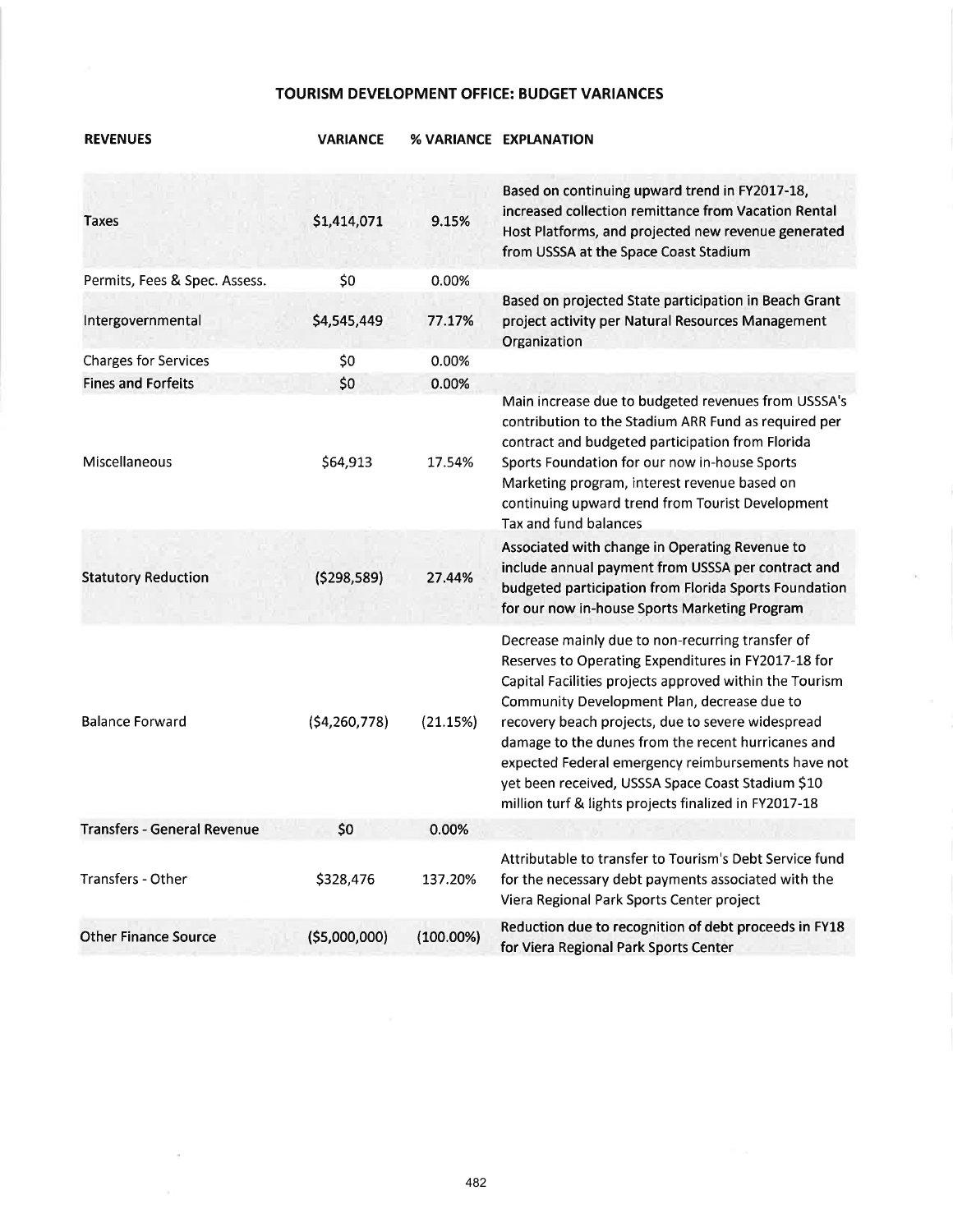## TOURISM DEVELOPMENT OFFICE: BUDGET VARIANCES

| <b>EXPENDITURES</b>              | <b>VARIANCE</b> |           | % VARIANCE EXPLANATION                                                                                                                                                                                                                                                                                                                                                                                                                                                                                                  |
|----------------------------------|-----------------|-----------|-------------------------------------------------------------------------------------------------------------------------------------------------------------------------------------------------------------------------------------------------------------------------------------------------------------------------------------------------------------------------------------------------------------------------------------------------------------------------------------------------------------------------|
| <b>Compensation and Benefits</b> | \$11,378        | 1.13%     | Attributable to Cost of Living Adjustments and FRS<br>adjustments                                                                                                                                                                                                                                                                                                                                                                                                                                                       |
| <b>Operating Expenses</b>        | ( \$1,090,242)  | (4.51%)   | Reduction due to needed funds available in FY17-18 to<br>fund scheduled Beach Renourishment projects                                                                                                                                                                                                                                                                                                                                                                                                                    |
| <b>Capital Outlay</b>            | ( \$96,500)     | (62.26%)  | Decrease due to delay in design, production and<br>implementation of Gateway Digital Visitor Information<br>kiosks                                                                                                                                                                                                                                                                                                                                                                                                      |
| <b>Grants and Aid</b>            | \$707,094       | 26.44%    | Increase due to approved funding of local government<br>and non-profit company capital projects within the<br>Tourism Community Development Plan offset by a<br>decrease due to sunset of the TDO's Beach Cleanup<br>Maintenance Support Program and changed to Beach<br>Cleanup Maintenance Services as Other Contracted<br><b>Services</b>                                                                                                                                                                            |
| <b>CIP</b>                       | (54,618,156)    | (31.44%)  | Reduction in Capital Improvements Plan due to \$10<br>million used in FY16-17 and FY17-18 to fund Capital<br>Renovations at the Space Coast Stadium for USSSA's<br>entry per contract, the \$10 million project was<br>completed in FY17-18, the Lori Wilson Park renovation<br>project will continue in FY18-19, less expenditures<br>incurred in FY17-18, CIP is offset by the addition of the<br>Viera Regional Park Sports Center project approved by<br>the Board within the Tourism Community Development<br>Plan |
| Debt Service                     | \$328,476       | 137.20%   | Increase due to scheduled debt service associated with<br>the Viera Regional Park Sports Center project                                                                                                                                                                                                                                                                                                                                                                                                                 |
| <b>Reserves-Operating</b>        | \$0             | 0.00%     |                                                                                                                                                                                                                                                                                                                                                                                                                                                                                                                         |
| Reserves - Capital               | ( \$3,312,804)  | (71.61%)  | Decrease due to non-recurring transfer of Reserves to<br>Operating Expenditures and Capital Renovations for<br>Capital Facilities projects, non-recurring transfer of<br>Reserves to Capital Renovations to complete the \$10M<br>turf and lighting project at the USSSA Space Coast<br>Stadium in FY2017-18 and the set up of the Stadium<br>ARR Fund per contract between the County and USSSA                                                                                                                        |
| <b>Reserves - Restricted</b>     | \$4,684,676     | (188.16%) | Accommodates on-going Beach Renourishment<br>projects within FY17-18 contained in the required 50-<br>year Beach Improvement plan, as well as, accounts for<br>the expected collection of FEMA reimbursements for<br>hurricane-initiated beach nourishment projects<br>completed in FY17-18                                                                                                                                                                                                                             |
| Transfers                        | \$179,620       | 18.68%    | Decrease in total transfers due to a reduction in the<br>transfer needed from the Beach Fund to the Admin<br>Fund, due to the increase in the transfer from Tourism<br>to Natural Resources occurring within Operating<br>Expenditures                                                                                                                                                                                                                                                                                  |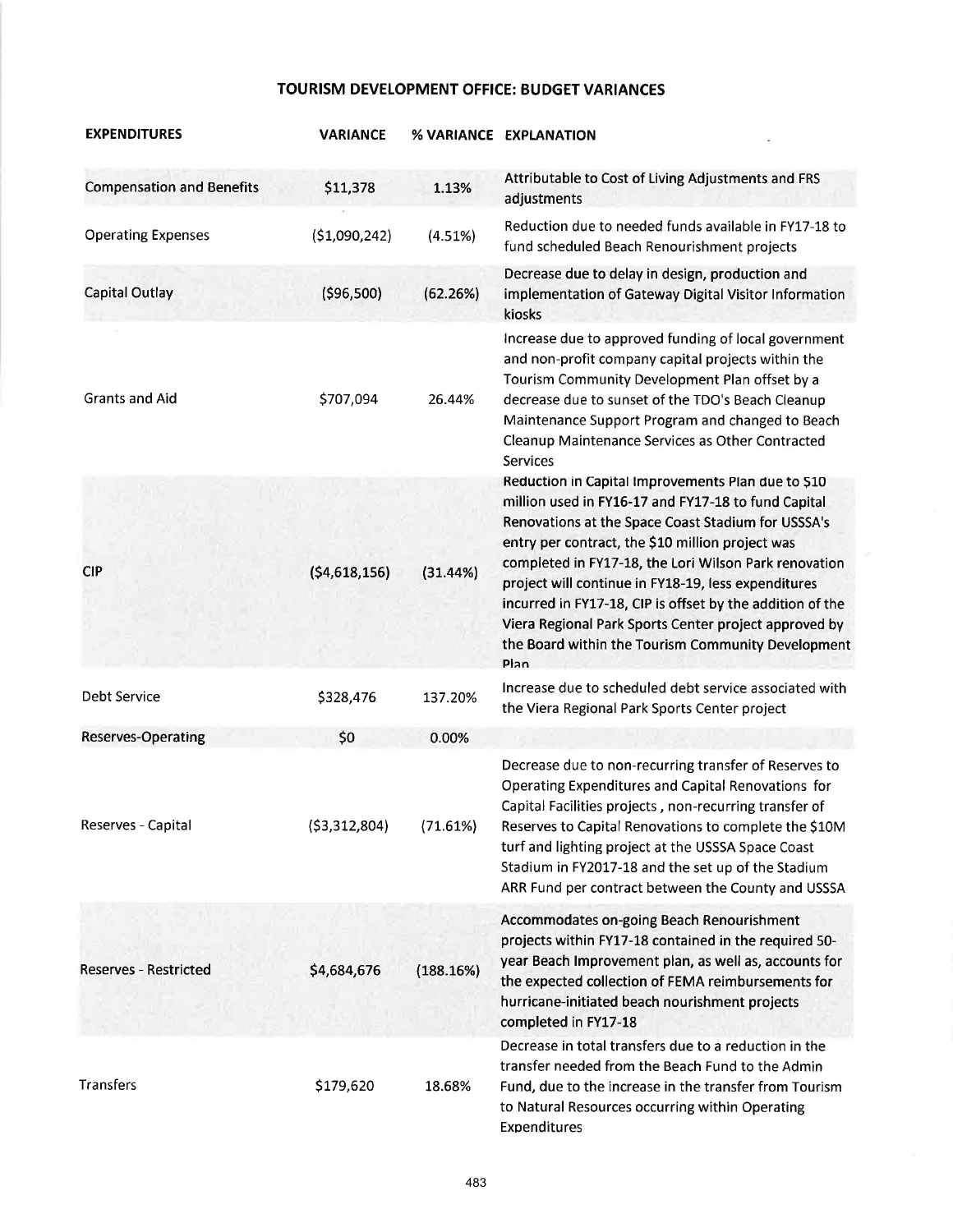### TOURISM DEVELOPMENT OFFICE PERFORMANCE MEASURES

|                                     |                                              | <b>ACTUAL</b>  | <b>ESTIMATED</b> | <b>PROJECTED</b> |
|-------------------------------------|----------------------------------------------|----------------|------------------|------------------|
| <b>OBJECTIVE</b>                    | <b>MEASURE</b>                               | FY 2016-2017   | FY 2017-2018     | FY 2018-2019     |
|                                     | <b>Tourist Development Tax</b><br>Growth     | $+6%$          | +13.6%           | +9.15%           |
| Tourism Development:                | <b>Tourist Development Tax</b><br>Collection | \$13.6 million | \$15.4 million   | \$16.7 million   |
|                                     | <b>RevPAR</b>                                | $+8%$          | $+12%$           | $+2%$            |
|                                     | Facebook - 1st Time Visits, all<br>sites     | 1.7M           | 1M               | 1.25M            |
|                                     | <b>Facebook - Brand Awareness</b>            | N/A            | 48 M             | 50M              |
|                                     | Facebook - Video View<br>Completion          | 11%            | $+26%$           | $+30%$           |
|                                     | Digital App/Launch Console<br>Downloads      | N/A            | 20,000           | 25,000           |
| <b>Promotion &amp; Advertising:</b> | <b>Connected TV - Views</b>                  | N/A            | 11.5M            | 12M              |
|                                     | Connected TV - CPM                           | N/A            | \$28.00          | \$24.00          |
|                                     | <b>CRM/E-mail Lead Generation</b>            | 13,356         | 15,000           | 16,514           |
|                                     | <b>Email Open Rate</b>                       | N/A            | 20%              | 25%              |
|                                     | <b>Email CTR</b>                             | 14%            | 15%              | 20%              |
| <b>Travel Media Relations:</b>      | <b>Earned Media Value</b>                    | 10.5M          | \$10M            | \$10.5M          |
|                                     | <b>Travel Media ROI</b>                      | 93:1           | 160:1            | 175:1            |

 $\sim$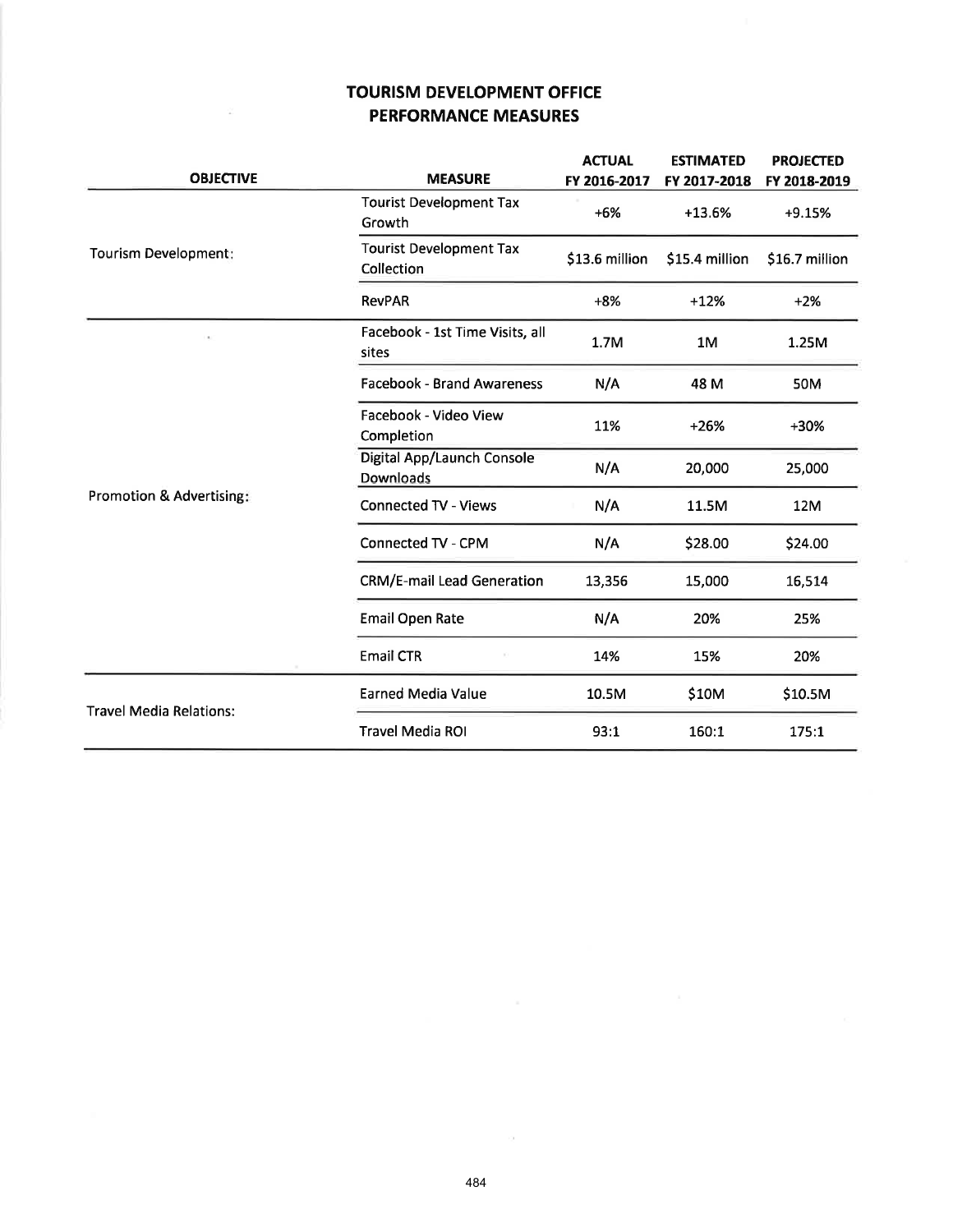### TOURISM DEVELOPMENT OFFICE TRAVEL A & B SUMMARY

|                                                               |                           |                    | <b>FUNDING</b>     |                   |
|---------------------------------------------------------------|---------------------------|--------------------|--------------------|-------------------|
| <b>DESCRIPTION</b>                                            | <b>POSITION</b>           | <b>DESTINATION</b> | <b>SOURCE</b>      | <b>TOTAL COST</b> |
| <b>SALES MISSIONS &amp; TRADESHOW TRAVEL</b>                  |                           |                    |                    |                   |
| Cruise 360 - Co-op Port & Hoteliers                           | Bartosek/Port/ Hotels     | <b>TBD</b>         | <b>Tourist Tax</b> | \$10,000          |
| Film Florida Qtrly Meetings (4)                               | B. King                   | Florida, TBD       | <b>Tourist Tax</b> | \$1,850           |
| <b>FADMO Destinaton Marketing Summit</b>                      | T. Minton                 | Florida, TBD       | <b>Tourist Tax</b> | \$750             |
| HAT Hospitality Apprec Trade Show (2)                         | T. Bartosek               | <b>TBD</b>         | <b>Tourist Tax</b> | \$600             |
| I-95 Winter Festival - Consumer                               | T. Bartosek               | <b>TBD</b>         | <b>Tourist Tax</b> | \$200             |
| I-75 Fall Festival - Consumer                                 | T. Bartosek               | <b>TBD</b>         | <b>Tourist Tax</b> | \$200             |
| I Cast                                                        | T. Bartosek               | <b>TBD</b>         | <b>Tourist Tax</b> | \$2,400           |
| <b>Delta Vacation University</b>                              | B. King                   | <b>TBD</b>         | <b>Tourist Tax</b> | \$2,600           |
| Travel Weekly Cruise World - Co-op Port &<br><b>Hoteliers</b> | Bartosek/Port/Hotels      | <b>TBD</b>         | <b>Tourist Tax</b> | \$8,700           |
| Washington Legislative Mission                                | Director / TDC Chair      | Washington, DC     | <b>Tourist Tax</b> | \$3,600           |
| <b>Media Market Evaluation Trip(s)</b>                        | Director, T. Minton       | Atlanta, GA        | <b>Tourist Tax</b> | \$3,000           |
| NACTA Travel/Luncheon                                         | <b>B.</b> King            | <b>TBD</b>         | <b>Tourist Tax</b> | \$750             |
| Sales Missions #1, #2, & #3 (3)                               | <b>TBD</b>                | <b>TBD</b>         | <b>Tourist Tax</b> | \$6,000           |
| <b>TOTAL FOR PROGRAM:</b>                                     |                           |                    |                    | \$40,650          |
| <b>CONTINUED EDUCATION / TRAINING</b>                         |                           |                    |                    |                   |
| Ad Week Conference                                            | J Wood                    | New York, NY       | <b>Tourist Tax</b> | \$2,700           |
| <b>FADMO Qtrly Meetings (4)</b>                               | Director                  | Florida, TBD       | <b>Tourist Tax</b> | \$1,200           |
| FADMO Day at the Capitol                                      | Director                  | Tallahassee, FL    | <b>Tourist Tax</b> | \$500             |
| <b>FADMO Annual Meeting</b>                                   | Director                  | Florida, TBD       | <b>Tourist Tax</b> | \$800             |
| Florida Outdoor Writers Conference                            | T. Bartosek               | <b>TBD</b>         | <b>Tourist Tax</b> | \$680             |
| FL Governor's Conf on Tourism                                 | Director/King/TDC         | Florida, TBD       | <b>Tourist Tax</b> | \$7,200           |
| <b>TOTAL FOR PROGRAM:</b>                                     |                           |                    |                    | \$13,080          |
| <b>BEACH RENOURISHMENT: NRMO</b>                              |                           |                    |                    |                   |
| American Shore & Beach Conference                             | Adv Off V/Stf Spec V      | Washington, DC     | <b>Tourist Tax</b> | \$1,500           |
| <b>ASBPA Technical Conference &amp; Board</b><br>Meeting      | Adv Off V/Stf Spec V      | <b>TBD</b>         | <b>Tourist Tax</b> | \$1,500           |
| Army Corp. Coordination & Lobbying                            | Adv Off V/Stf Spec V      | Washington, DC     | <b>Tourist Tax</b> | \$2,500           |
| <b>FDEP Permits</b>                                           | Adv Off V/Stf Spec V      | Tallahassee, FL    | <b>Tourist Tax</b> | \$300             |
| <b>FDEP Grants</b>                                            | <b>Staff Specialist V</b> | Tallahassee, FL    | <b>Tourist Tax</b> | \$350             |
| FL Shore & Beach Tech Conference                              | Adv Off V/Stf Spec V      | TBD                | <b>Tourist Tax</b> | \$1,800           |
| Army Corp. Mid Reach Coordination                             | Adv Off V/Stf Spec V      | Jacksonville, FL   | <b>Tourist Tax</b> | \$250             |
| FL Shore & Beach Pres Annual Meeting                          | Adv Off V/Stf Spec V      | <b>TBD</b>         | <b>Tourist Tax</b> | \$1,800           |
| <b>TOTAL FOR PROGRAM:</b>                                     |                           |                    |                    | \$10,000          |
| TOTAL FOR DEPARTMENT:                                         |                           |                    |                    | \$63,730          |
|                                                               |                           |                    |                    |                   |

 $\delta$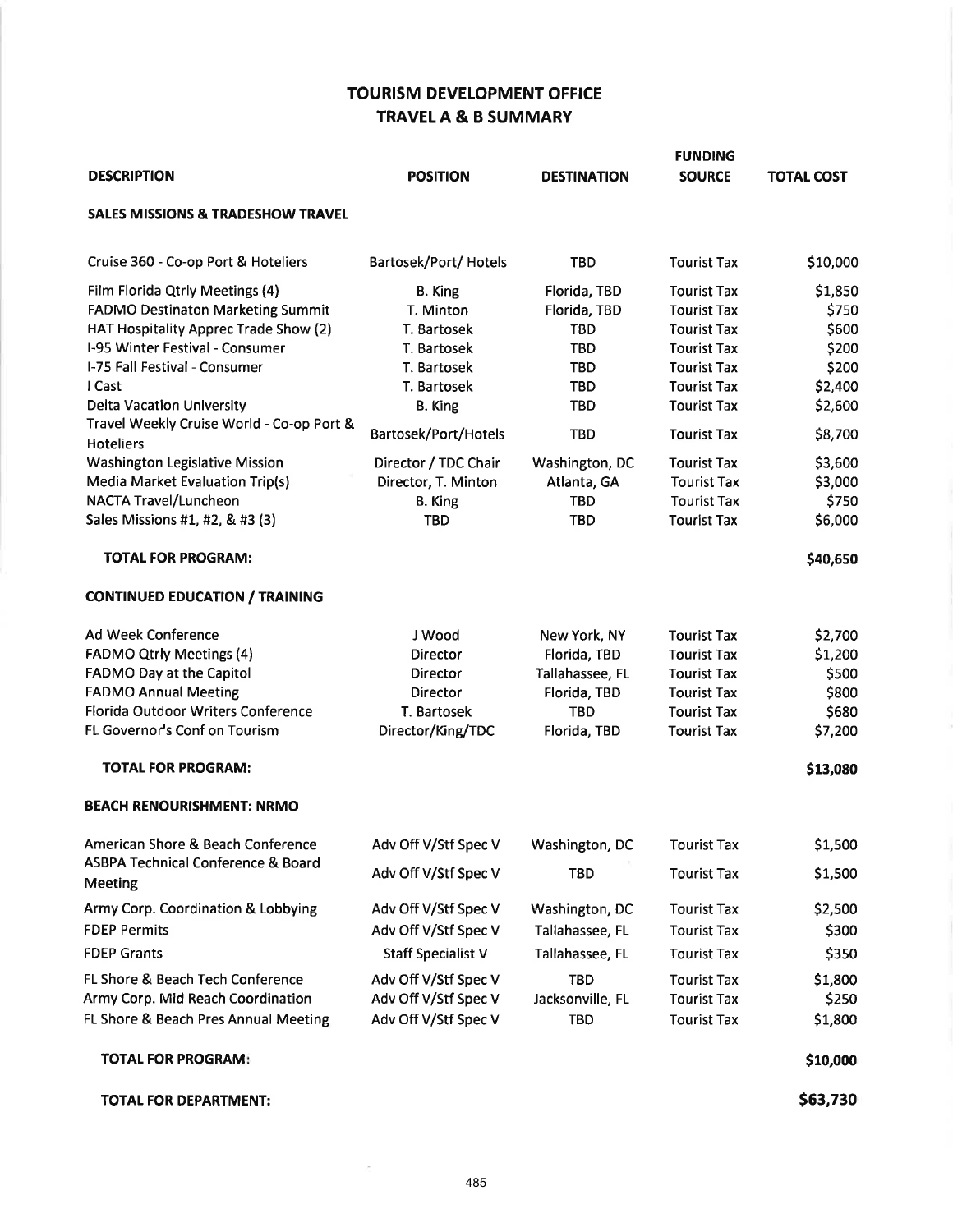# TOURISM DEVELOPMENT OFFICE CAPITAL OUTLAY SUMMARY<sup>1</sup>

| <b>DESCRIPTION</b>                      | <b>QUANTITY</b> | <b>UNIT COST</b> | <b>FUNDING</b><br><b>SOURCE</b> | <b>TOTAL COST</b> |
|-----------------------------------------|-----------------|------------------|---------------------------------|-------------------|
| <b>VISITOR INFORMATION CENTERS:</b>     |                 |                  |                                 |                   |
| <b>Visitor Information Kiosks</b>       | 5               | \$10,000         | <b>Tourist Tax</b>              | \$50,000          |
| <b>TOTAL FUNDED FOR PROGRAM:</b>        |                 |                  |                                 | \$50,000          |
| <b>ADMINISTRATION:</b>                  |                 |                  |                                 |                   |
| <b>Computers</b>                        | 3               | \$1,500          | <b>Tourist Tax</b>              | \$4,500           |
| iPads or similar                        | 3               | \$1,000          | <b>Tourist Tax</b>              | \$3,000           |
| <b>Office Equipment and Furnishings</b> | <b>TBD</b>      | \$1,000          | Tourist Tax                     | \$1,000           |
| <b>TOTAL FUNDED FOR PROGRAM:</b>        |                 |                  |                                 | \$8,500           |
| <b>TOTAL FUNDED FOR DEPARTMENT:</b>     |                 |                  |                                 | \$58,500          |

l) Equipment with a value in excess of \$1,000 (computers \$750). Approved items may be purchased using existing Public Sector Purchasing Cooperative contracts awarded through full and open competition when in the best interest of the County.

 $\tilde{\omega}$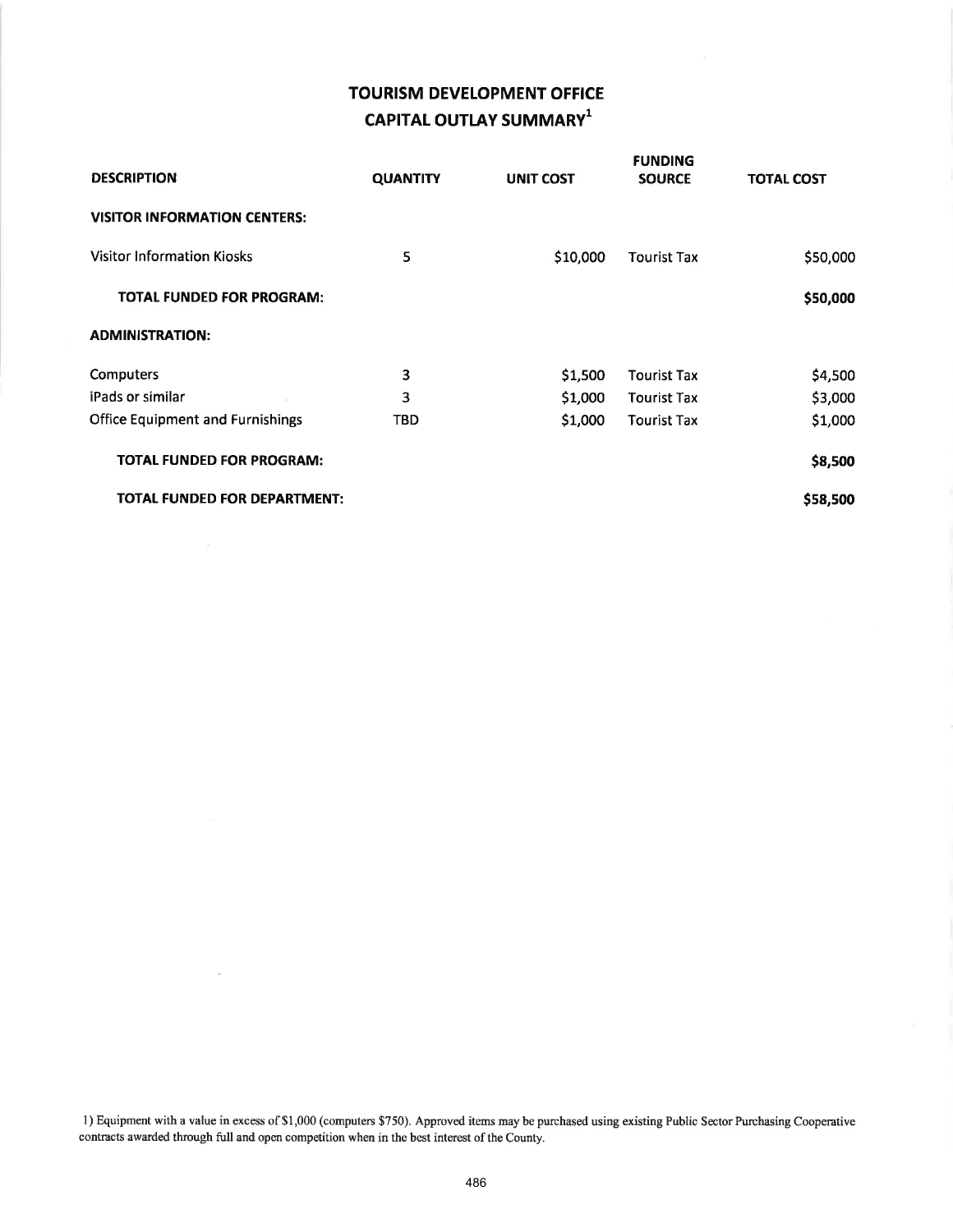## TOURISM DEVELOPMENT OFFICE **CAPITAL IMPROVEMENTS PROGRAM**

| <b>DESCRIPTION</b>                                    | <b>FUNDING SOURCE</b> | <b>TOTAL COST</b> |
|-------------------------------------------------------|-----------------------|-------------------|
| <b>TOURISM DEVELOPMENT:</b>                           |                       |                   |
| Lori Wilson Park Project                              | <b>Tourist Tax</b>    | \$5,650,000       |
| <b>Tourism Community Development Capital Projects</b> | <b>Tourist Tax</b>    | \$3,418,379       |
| <b>Space Coast Stadium Complex Improvements</b>       | <b>Tourist Tax</b>    | \$500,000         |
| Space Coast Stadium ARR Fund*                         | <b>Tourist Tax</b>    | \$500,000         |
| <b>TOTAL FUNDED FOR DEPARTMENT:</b>                   |                       | \$10,068,379      |

\*Required per contract. lf not used within fiscal year, rolls forward into Capital Reserues